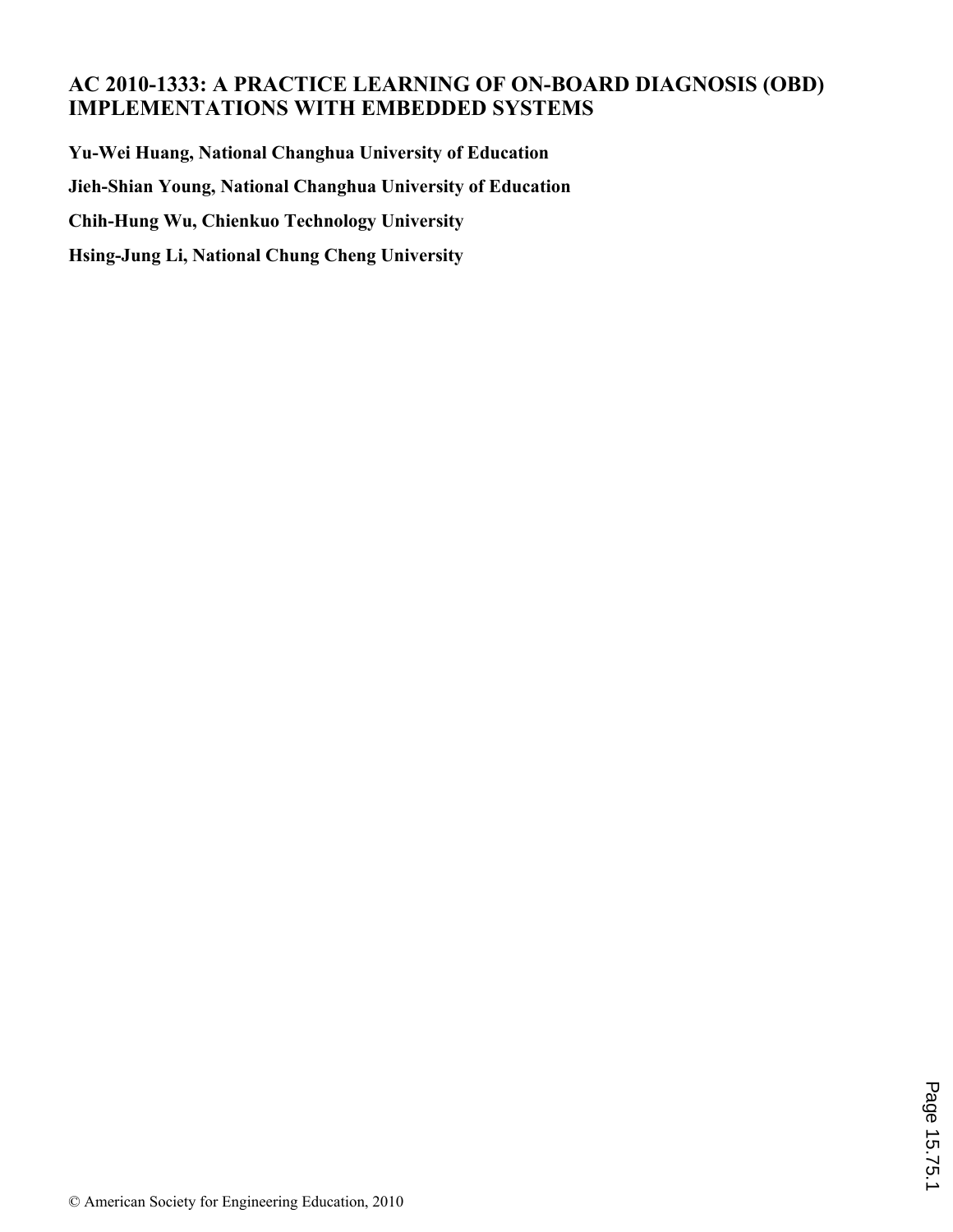## **A Practice Learning of On-Board Diagnosis (OBD) Implementations with Embedded Systems**

### **ABSTRACT**

This study presents the impact of embedded system on the development of on-board diagnostics (OBD) implemented by engineering students. The engineering students need professional skills in engineering design for their future related works. We design a practice course to train students to integrate discipline-specific components into embedded systems and learn the subject-matter deeper through a vertical integration. Focusing on a specific and multi-disciplinary design project gives the students a helpful train to apply design principles, but they have difficulties in absorbing what they have learned and applying their learning to other projects. This course encourages students to integrate different and related knowledge into experiments, and it provides students training on the design details of OBD, electric circuit design, and embedded system. We designs a practical implementation course to teach multi-disciplinary skills of vehicle electronics in the OBD implementation based on embedded system. The study uses pre-test and post-test to examine the impact of the experiments. Most graduate students in vehicle engineering participated in the whole of this exercise. From the results of test, we can see that students have significant improvement on every concept category in this course, and students' responses are generally very positive.

### **INTRODUCTION**

The vehicle production is an important force to push automotive industry forward. With the growth of vehicle production and consumer electronics, vehicle electronics become a recently highlighted topic in the automotive industry and need more trained engineers. These engineers need both vehicle and electronic knowledge, and require hands-on experiences of embedded system. For this they need a solid basic research background, applied R&D basis, innovation of marketable products and services. However, the curricula of vehicle electronics have not kept pace with the demands for vehicle electronic engineers, especially OBD engineers. The practical training of OBD implementation based on embedded system is often insufficient for vehicle engineering students.

Over the past few years we have been engaging in the study of student learning on embedded processors since MOE Subsidy Operational Guidelines for Advance System on Chip. This idea came from a teaching request, which is a material of experiments in an embedded system course needed by one of authors. We developed a material of embedded system applied on vehicle electronics. The vehicle electronics course is difficult to be developed, because the knowledge of it is related to electric circuit, sensors, hardware, and embedded software.

To minimize the gap between theory and practical implementation, this study designed a practical implementation course by integrating discipline-specific components. In this study we have developed an OBD implementation courses that consist of OBD concept, interpreter circuit, and embedded system. The course provides students trainings on the OBD design and comprehensive hands-on practices on embedded system. The experiments of this course require students to build and analyze embedded systems, and ask students to combine various components from different concepts. The educational objectives are as follows:

• Enhance students' thinking skills.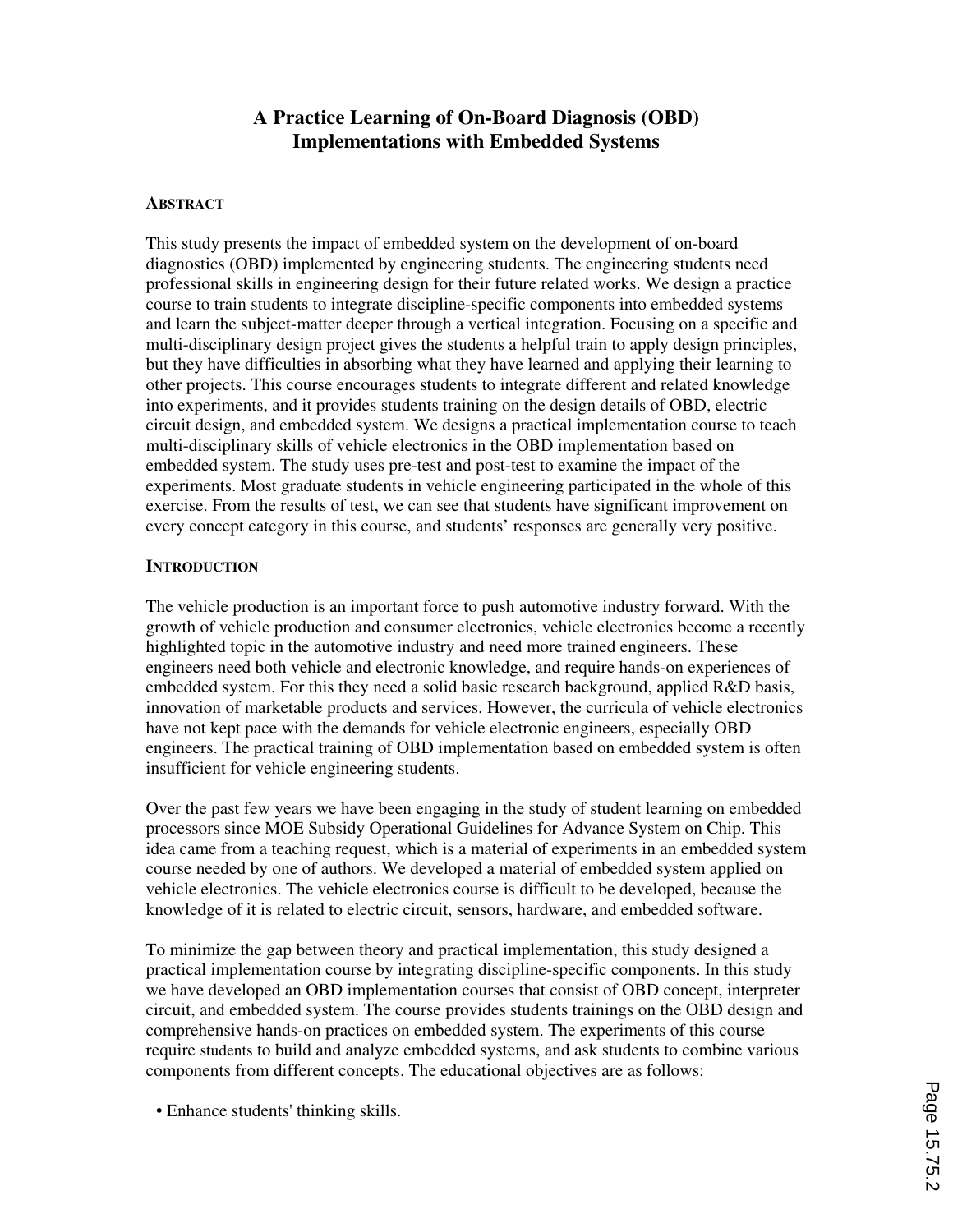- Experience a variety of learning styles.
- Have professional skills in electrical, circuit, and embedded system.
- Encourage students to make connections between several components.
- Have students actively learn the skills of efficient and accurate experimentation.
- Improve student retention of experimental skills and facility with hardware.
- Present material in a systems and applications context to better emulate industrial practice.

Our concern to improve student learning through a practical implementation and to help students engage them in a deeper way. We examined different aspects of OBD implementation learning on graduate students in vehicle engineering. We began to learn what was important or not in vehicle electronics. The main problem is that as students graduated and then their learning was gone together. The solution was to develop a course on multi-disciplinary design using the OBD implementation based on embedded system as an example.

In addition to experimenting with embedded OBD systems, we encourage students for themselves to learn it for life. Students take responsibility for learning and choose the appropriate solution from their implementation experience to solve a problem. They realize that the perfect or ultimate solution does not exist but they are asked to improve the system continually. Given a simulated industrial problem with a set of reference information, students design their systems to solve this problem. To reach this goal, we compared our requirements with Kolb's learning cycle<sup>1</sup>: concrete experience (experiencing), reflective observation (examining), abstract conceptualization (explaining), and active experimentation (applying).

Therefore, we designed a learning environment that requires students to use all of the styles. At the beginning, students read the given problem and search the related references. Before developing OBD implementation, students read the manufacturer datasheets and instrument descriptions from this course. They should complete a term report including: (1) a specification that describes the requirement, (2) a plan for their procedure, and (3) diagrams of system architecture. Students are encouraged to discuss to each other, and the teams actively discuss the procedure in use. Based on the course design, students are asked to complete their own OBD implementation step by step. The students are expected to understand the practical aspect of an OBD, and have comprehensive exercises on OBD implementation based on embedded system. This paper presents the course and hands-on OBD implementation designs, and the teaching experiences and student responses.

### **LEARNING THEORY**

In the process of experiments development, we reviewed the recent literature of engineering education about laboratory courses. We found that some universities have stand-alone courses dedicated to data acquisition for students in multiple disciplines<sup>2-3</sup>. However, they did not consider the material breadth for systems experiments. Other universities have open-ended project laboratories<sup>4</sup>, and some offer innovative laboratory courses covering a topic applicable to multiple disciplines<sup>5-8</sup>, which again did not offer the required breadth. Other universities integrate math, physics, and engineering fundamentals in open-ended projects and competitions<sup>9</sup>. These were closer to our needs, but we wanted more guidance and deeper knowledge of OBD, circuits, and embedded system. Some universities have designed unaided experiments for students to complete<sup>10</sup>. We believe coaching enhances learning. Institutions have reduced the cost of experimentation<sup>11-12</sup>, and replaced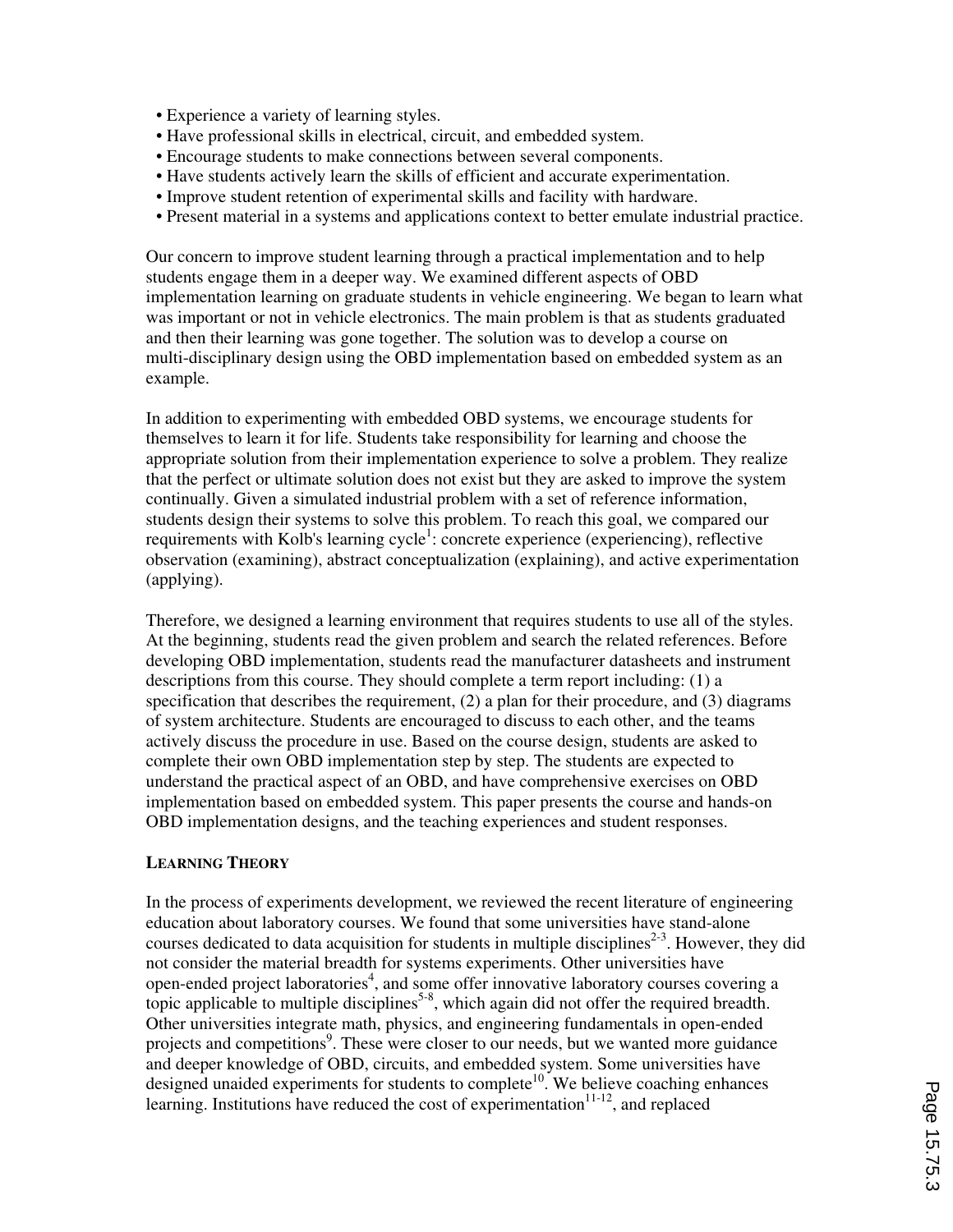experimentation with demonstrations $13$ . In this study, we chose to provide enough requirements of industrial quality and a helpful hands-on environment for students.

We are primarily focused on improving student learning. By the notion of the "learning study" developed by Pang and Marton<sup> $14$ </sup>, we use educational research of vehicle electronics to evaluate our teaching initiatives and develop a deeper understanding of this context. By this approach, many applications, such as the topics of economic supply and Newton's Third Law for freshman physics students, had been applied on many education fields<sup>15</sup>.

A learning study seeks to build innovative learning environments and to research into theoretically grounded innovations. It also aims to pool teachers' valuable experiences into some classroom activities to improve teaching and learning. We emphasize on the learning, not on the teaching methods. From this starting point our learning study went through the following stages:

- choosing an learning object;
- ascertaining students' existing understandings;
- planning and implementing classroom activities; and
- $\bullet$  evaluating and revising the activities<sup>16</sup>.

In this study we chose the learning object as students' practical implementation of OBD based on embedded system. The practical training of the vehicle electronics development such as circuit design and implementation is often insufficient for students. These engineers need both strong hardware/software knowledge and hands-on experiences of system-level programming. To minimize the gap between theory and practical implementation, this study develops a practical implementation course of embedded system. The course provides students trainings on the comprehensive hands-on practices of embedded system implementation with vehicle electronics. We then ask students to complete a practical project for improving hands-on experiences of vehicle electronics development. The improvement together with students' responses was used to evaluate the course and indicates that what changes are needed for them.

### **Development of Course**

The purpose of the course is to teach students how to complete large and multi-disciplinary design projects, and to bring the students "up-to-speed" on how to design a vehicle electronic device of OBD based on embedded system. The focus is on the design and integration of an OBD implementation based on embedded system. The course is divided into three parts: OBD, electronic circuit design and PCB board manufacturing, and embedded system.

A. On-board diagnostics, OBD

This part enhances students' understanding of OBD and ability of accessing information from vehicle subsystems. By finishing the given homework in a good course design, students can know the importance and key aspects of OBD. Once the OBD concept is understood, the students can know how to access information from vehicle subsystems in different car. This part can help students find out a set of valuable information, for example, engine load value, engine coolant temperature, fuel pressure, engine RPM, vehicle speed, and etc.. When a vehicle has some problems, the above information can be used in troubleshooting. We must evaluate what various parameters can be addressed from OBD in the car.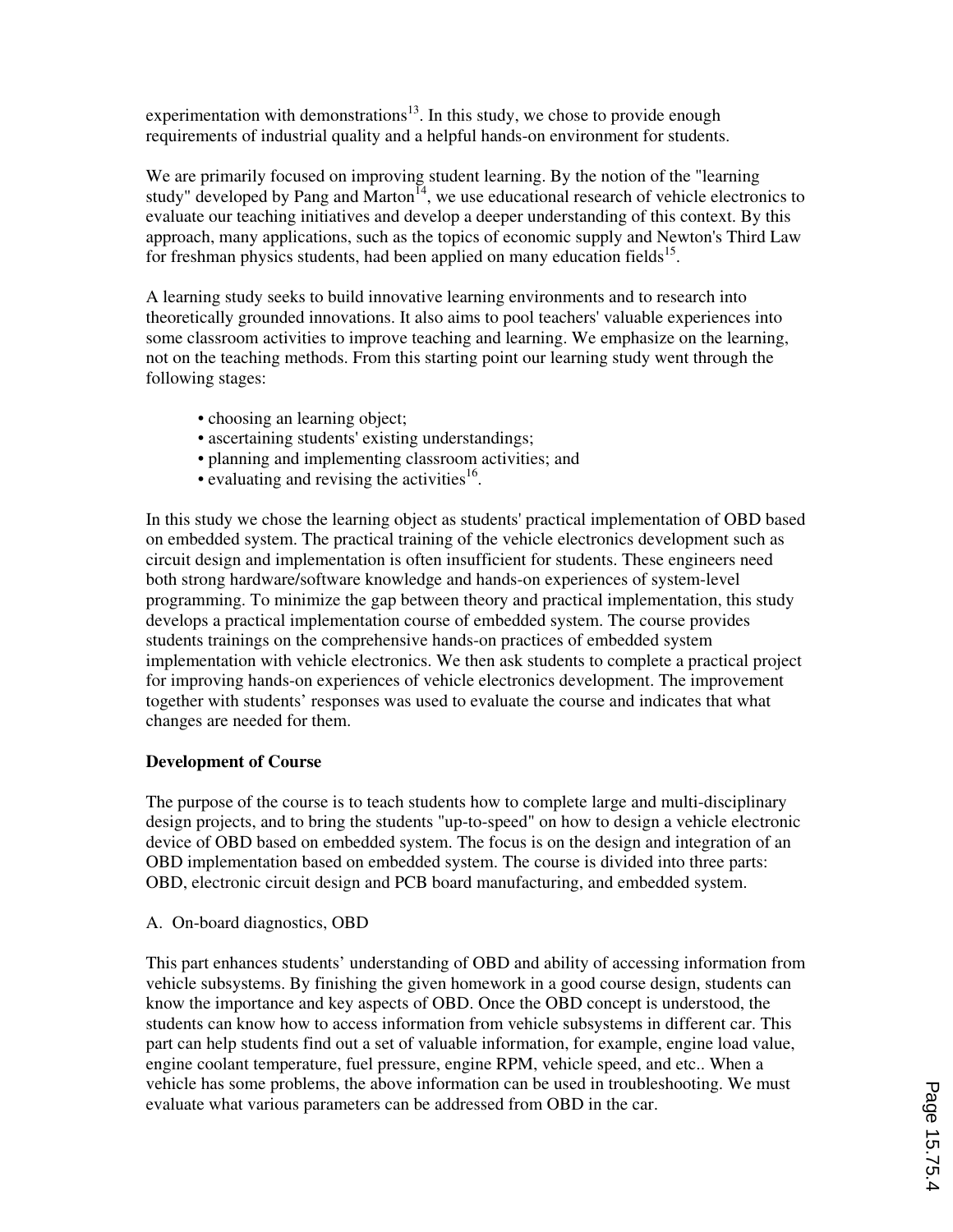On-Board Diagnostics, or OBD, is a generic term referring to a vehicle's self-diagnostic and reporting capability. OBD system can offer operation state or information of vehicle subsystems to the driver or repair technician. If a problem was detected, OBD-I would simply illuminate a malfunction indicator, or MIL. OBD-II implementations output a standardized series of diagnostic trouble codes or DTCs from a digital I/O port via standardized fast communications. It aids technician to rapidly identify and repair malfunctions in the vehicle.

OBD-II provides access to numerous data from the engine control unit (ECU) and offers a set of valuable information when troubleshooting problems in a vehicle. The SAE J1979 standard defines a method for requesting various diagnostic data and a list of standard parameters that might be available from the ECU. The various parameters are addressed by "parameter identification numbers", or PIDs. For easier reading of OBD-II PIDs' definitions, we use formulae to convert binary OBD-II output to meaningful diagnostic units.

OBD-II PIDs On Board Diagnostics "Parameter IDs", or P-codes, are a set of codes used to request data from a vehicle. Table 1 shows parts of the standard OBD-II PIDs as defined by SAE J1979. The expected response for each PID is given, along with information on how to translate the response into meaningful data.

| Mode<br>(hex) | <b>PID</b><br>(hex) | Data bytes<br>returned | Description                                                                                                      | Min<br>value | Max<br>value | <b>Units</b>    | Formula                                              |
|---------------|---------------------|------------------------|------------------------------------------------------------------------------------------------------------------|--------------|--------------|-----------------|------------------------------------------------------|
| 01            | 00 <sup>0</sup>     | $\overline{4}$         | PIDs supported $[01 - 20]$                                                                                       |              |              |                 | Bit encoded<br>$[A7D0] == [PID]$<br>$0x01PID 0x20$ ] |
| 01            | 01                  | 4                      | Monitor status since DTCs cleared.<br>(Includes malfunction indicator lamp)<br>(MIL) status and number of DTCs.) |              |              |                 | Bit encoded.                                         |
| 01            | 02                  | 8                      | Freeze DTC                                                                                                       |              |              |                 |                                                      |
| 01            | 03                  | $\overline{2}$         | Fuel system status                                                                                               |              |              |                 | Bit encoded.                                         |
| 01            | 04                  |                        | Calculated engine load value                                                                                     | 0            | 100          | $\%$            | $A*100/255$                                          |
| 01            | 05                  |                        | Engine coolant temperature                                                                                       | -40          | 215          | $\rm ^{\circ}C$ | $A-40$                                               |

Table 1. The standard OBD-II PIDs

Students are required to read the reference material and experiment problem. The classroom activities were accompanied by a worksheet of instructions and questions regarding what the students were seeing in the OBD material. They complete a report of questions, and are asked to understand the following items:

1: OBD concepts

- 2: OBD-II parameter identification numbers, PIDs
- 3: the mode of operation in the OBD-II
- 4: the communication protocol of OBD-II
- 5: how to access to OBD information

B. Electronic circuit design and PCB board manufacturing

The second part of the course focuses on the technical design and manufacturing of the interpreter circuit between OBD and embedded system. Students learn the function of the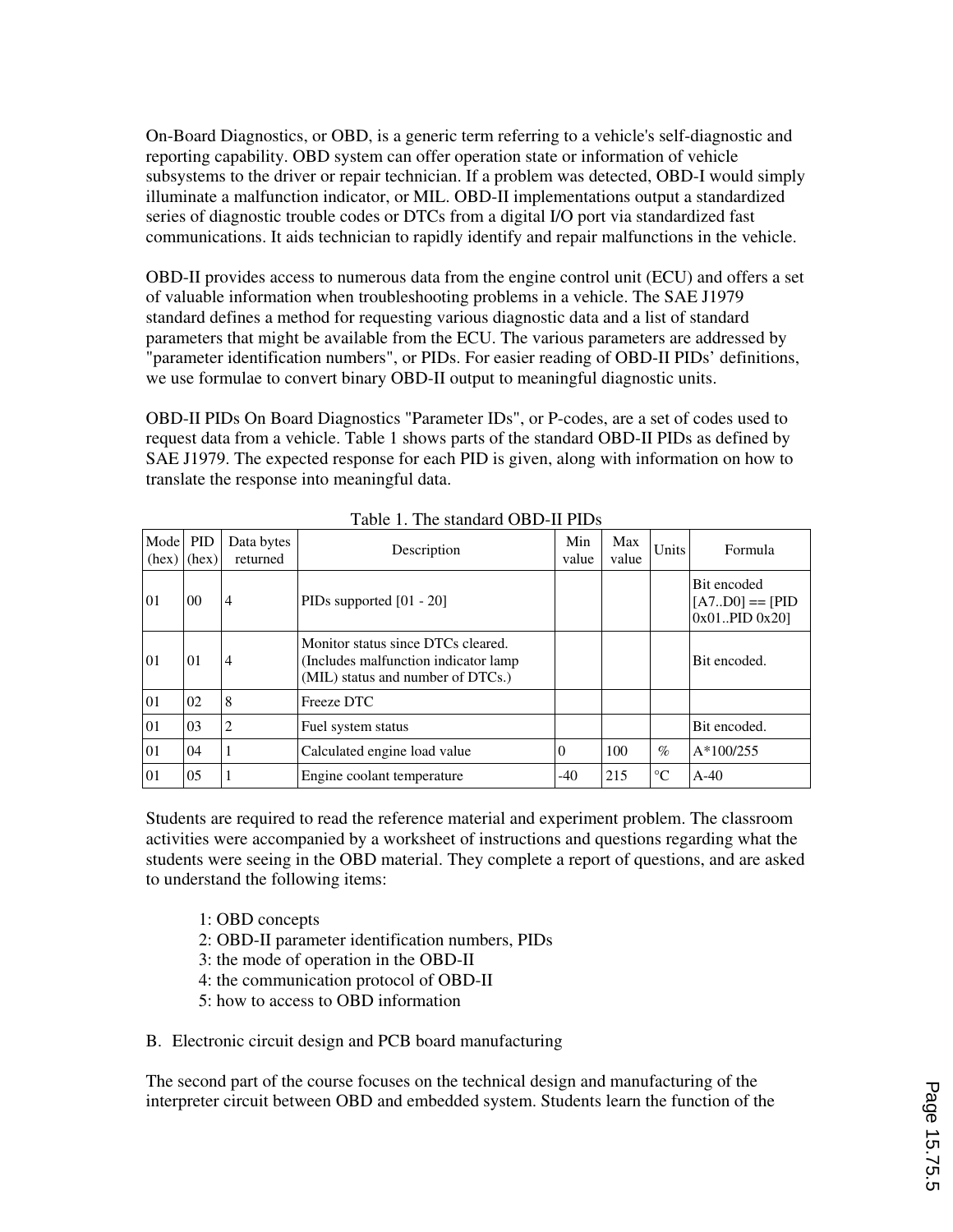interpreter circuit and the skills of PCB manufacturing. The key point of this part is to know the basics of system design and understand what is required to manufacture a printed circuit board.

This guide describes our process for designing a new electronic circuit board, typically a microprocessor-based system. This same process is used for most products designed by us. When designing any electronic device, the first step is to identify the need of product, and then check that the functions are conformed or not. This part introduces students to the specification of device, circuit design, PCB layout, prototypes, pilot run and production.

OBD-II provides a data port, the J1962 connector, for the connection of test equipment. This port is used to obtain emissions-related diagnostics information, and in some cases can also be used to obtain real-time vehicle operating parameters. SAE standards specify that each group of bytes sent to the vehicle must obey specific data format. The first byte (known as the 'mode') always describes the type of data being requested, while the second, third, etc. bytes specify the actual information required (given by a 'parameter identification' or PID number).

This provides opportunities to practice and understand a typical manufacturer's data sheet (an important tool for practicing engineers). We design a circuit with ELM323 and few components to convert between the OBD data format and the standard RS232 serial data format, as shown in Figure 1. This allows any personal computer or embedded devices to communicate with a vehicle using only a standard serial port and a terminal program. We also engage students to create their own program by using this interface.



Figure 1. OBD to RS232 Interpreter Circuit

Since many graduate students do not know how to design a circuit or use a development tool, we ask students to design, build, and test OBD to RS232 Interpreter circuit during the course. Each student builds his own circuit to ensure that everyone can learn this skill. To encourage high-level thinking and life-long learning, we do not lead the students step-by-step through circuit construction. The students must design a circuit, draw a circuit diagram, select components from a kit, build the circuit, and test it. Figure 2 is one of the student products. The OBD to RS232 interpreter circuit connect the data port of OBD-II with embedded platform, as shown in figure 3.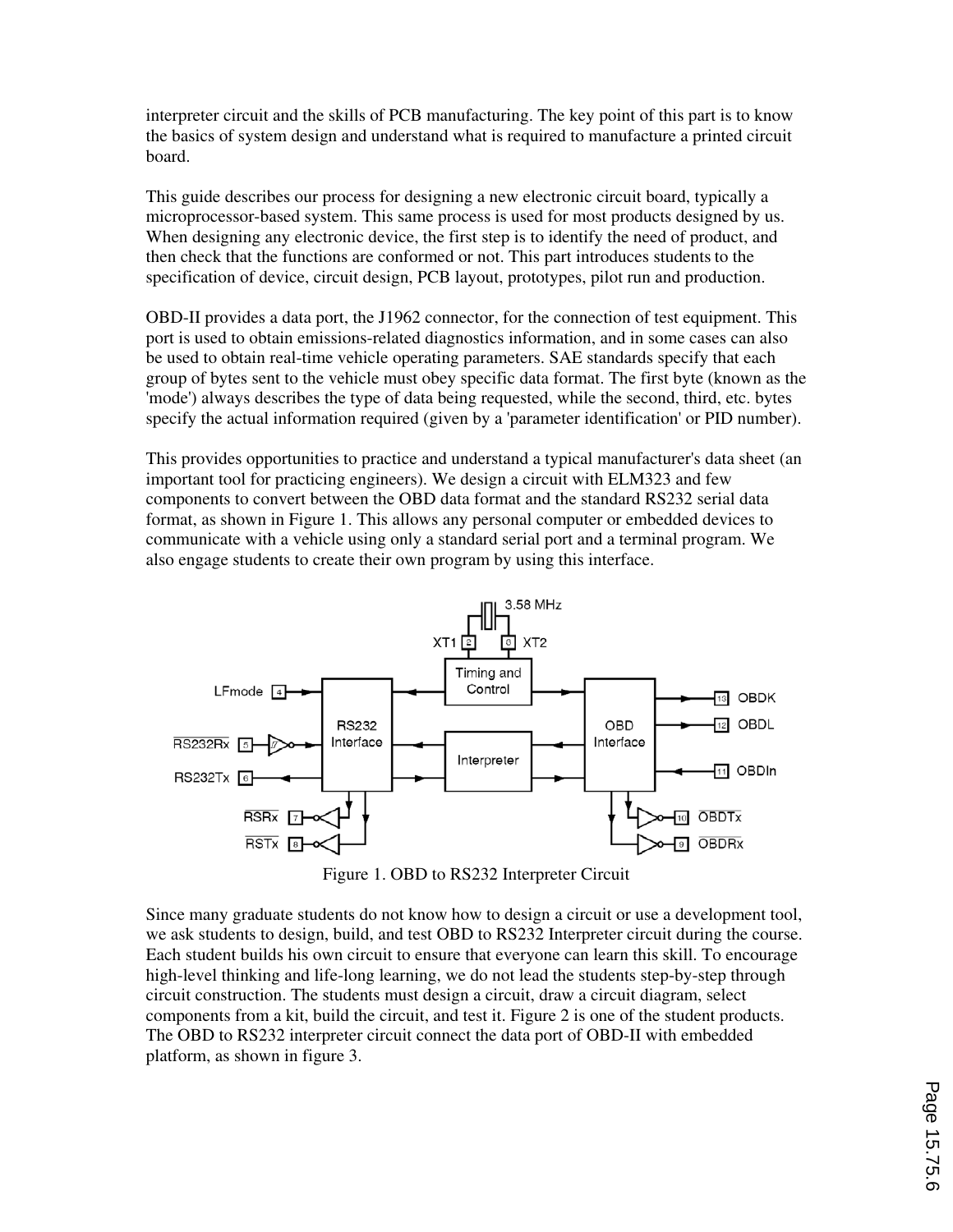

Figure 2. OBD to RS232 interpreter printed circuit board



Figure 3. a schematic of OBD implementation based on embedded system

### C. Embedded system

This part provides students with the opportunity to gain the necessary skills for hardware and software design for embedded systems. It also introduces a representative family of microcontrollers that exemplify unique positive features as well as limitations of microcontrollers in embedded systems. The study ranges from simple microcontroller programming to complex application development. The topics related to the embedded system are including "Introduction to Embedded Systems", "Microcontrollers", "Software Architectures", and "Programming, and Development for Embedded Target Systems". Modern embedded software, developed by software experts together with others who understand the physical and engineering problems, deals with and formulates those problems. With the growing of embedded software applied on all sorts of products, traditional microprocessor software must consider the requirement of industry. This part addresses issues in developing embedded software. Developing software for embedded systems is where the skills of computer engineering and software engineering intersect.

Each student has a personal computer for software development and an embedded system development board as a target system. Students learn basic skills by a target system board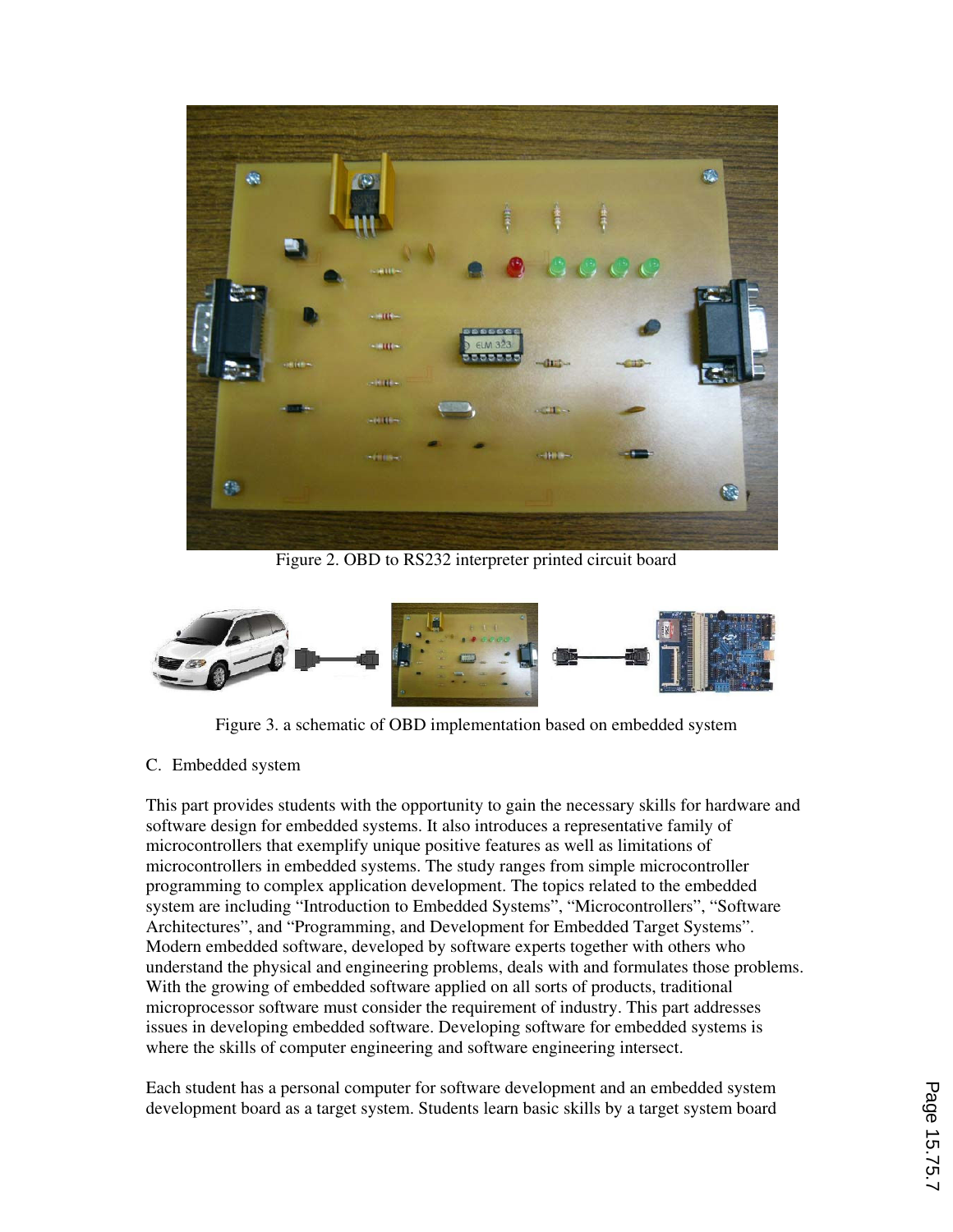with timers, A/D converters, D/A converters, and digital I/O ports. To integrate the product based on embedded platform, students should study the courses related to electronic circuit design and analysis, microprocessor.

This task requires students to build a larger embedded system by integrating the peripheral circuit. To develop the OBD implementation, students design an interface board on which the LCD module, button switch, and connectors are mounted. Students design a monitor circuit to display data from OBD, as shown in figure 4. Students can view the output from target system using the monitor circuit board. In the final stage, students use their learning of embedded system on integration of OBD implementation. They start by integrating the OBD, OBD to RS-232 interpreter circuit, embedded platform, and monitor circuit, as shown in figure 5.



Figure 4. monitor circui*t* board



Figure 5. An integration of embedded platform and monitor circuit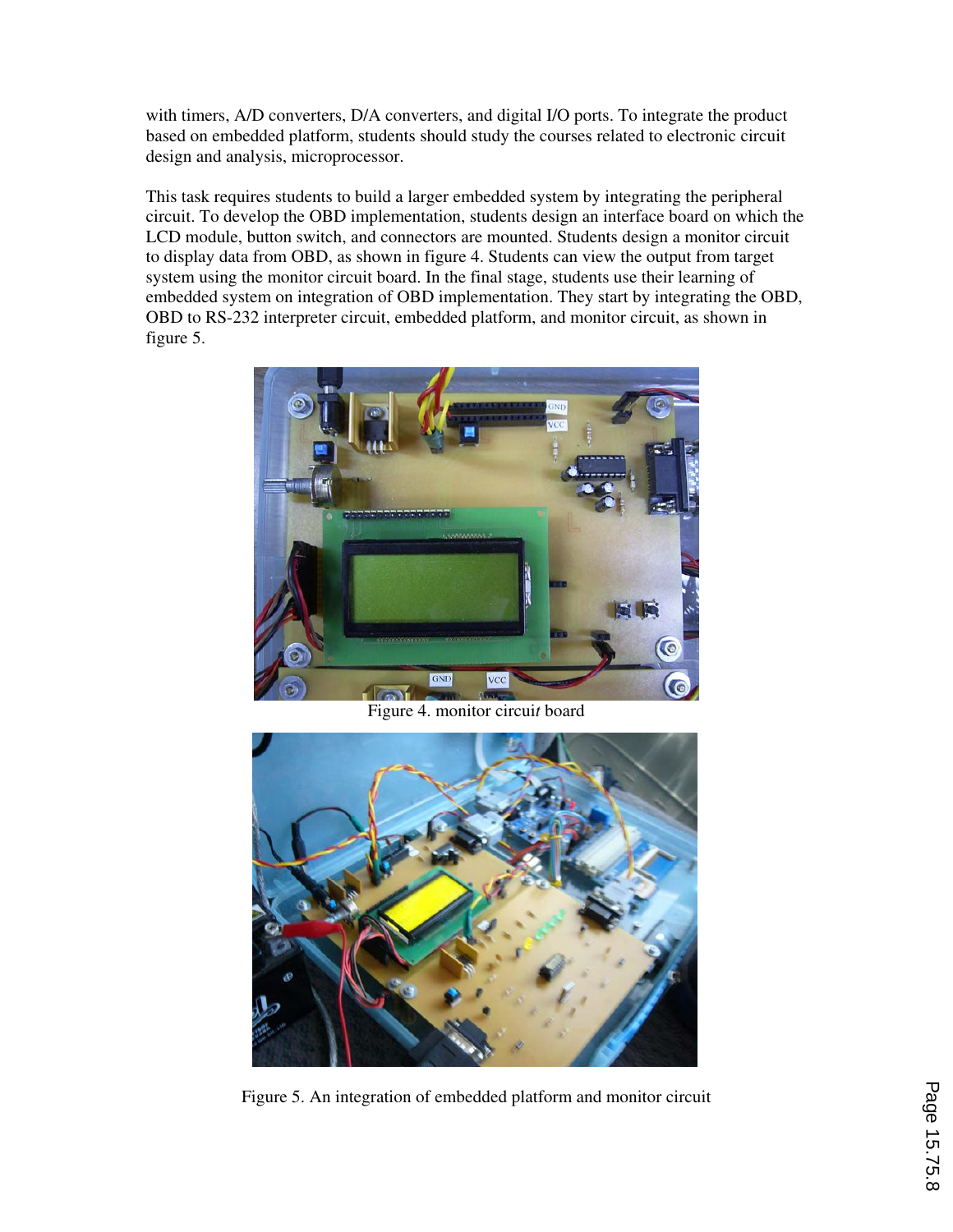There are several programming project assigned to the students. Students program the microcontroller to act as an OBD scan device and an independent system of performance diagnostic. We used C programming language to scan OBD through RS-232C. Students develop their experimental procedures and predict results prior to making tests. This process enhances their thinking skills, encourages them to understand the experiment, and facilitates troubleshooting.

### **ASSESSING THE IMPACT OF COURSE**

The course is available to graduate students in institution of vehicle engineering. The students undertook the course during a semester. There were 11 students participated in this exercise, held in the laboratory with each student working on their own computer. A worksheet guided the students through each part of the course. Time constraint meant that we needed to select a subset of this inventory that would cover materials in the course on vehicle electronics. The test contains 25 questions/tasks to reflect their learning effect in this course.

Table 2 shows the results of this test listed by categories of questions. The lower-score categories on this item "% Passed" are "General OBD concept", "electronic circuit design and manufacturing", "Hardware interface", and "Development tool". General embedded system concepts were less problematic, and software programming was handled quite well. Thus, it was decided that the course should enhance the following four areas: General OBD concept, Electronic circuit design and manufacturing, Hardware interface, and development tool.

|   | <b>Concept Category</b>                             | Question/task No. | % Passed |
|---|-----------------------------------------------------|-------------------|----------|
|   | A General OBD concept                               | 1,2,3,4,5         | 14.5     |
| B | Electronic circuit design and manufacturing 6,7,8,9 |                   | 22.7     |
|   | General Embedded system concepts                    | 10,11,12,13       | 45.5     |
|   | Hardware interface                                  | 14, 15, 16, 17    | 38.6     |
| Е | Software programming                                | 18,29,20,21       | 65.9     |
| F | Development tool                                    | 22, 23, 24, 25    | 38.6     |

Table 2. Pass rate per category for the pre-test.

In order to evaluate the effectiveness of the classroom activities, we needed to investigate the impact of the course. After comparing the post-test with the pre-test on the same students, qualitative response was obtained from a questionnaire completed by the students. The post-test was done after the students had studied course.

Table 3 shows the change in proportions of students getting the correct answers in different categories. It should be noted that there was great change for the General OBD concept area, whereas there was what seemed to be a significant improvement in the areas covered by Electronic circuit design and manufacturing and Development tool.

It might be seemed that the improvements shown in Table 3 were simply due to the students having spent focused time on these topics through the course. The argument to this is that less improvement was shown in Category E, compared to significant shifts in Categories A, with roughly equal time having been spent on each of these categories. This argument could be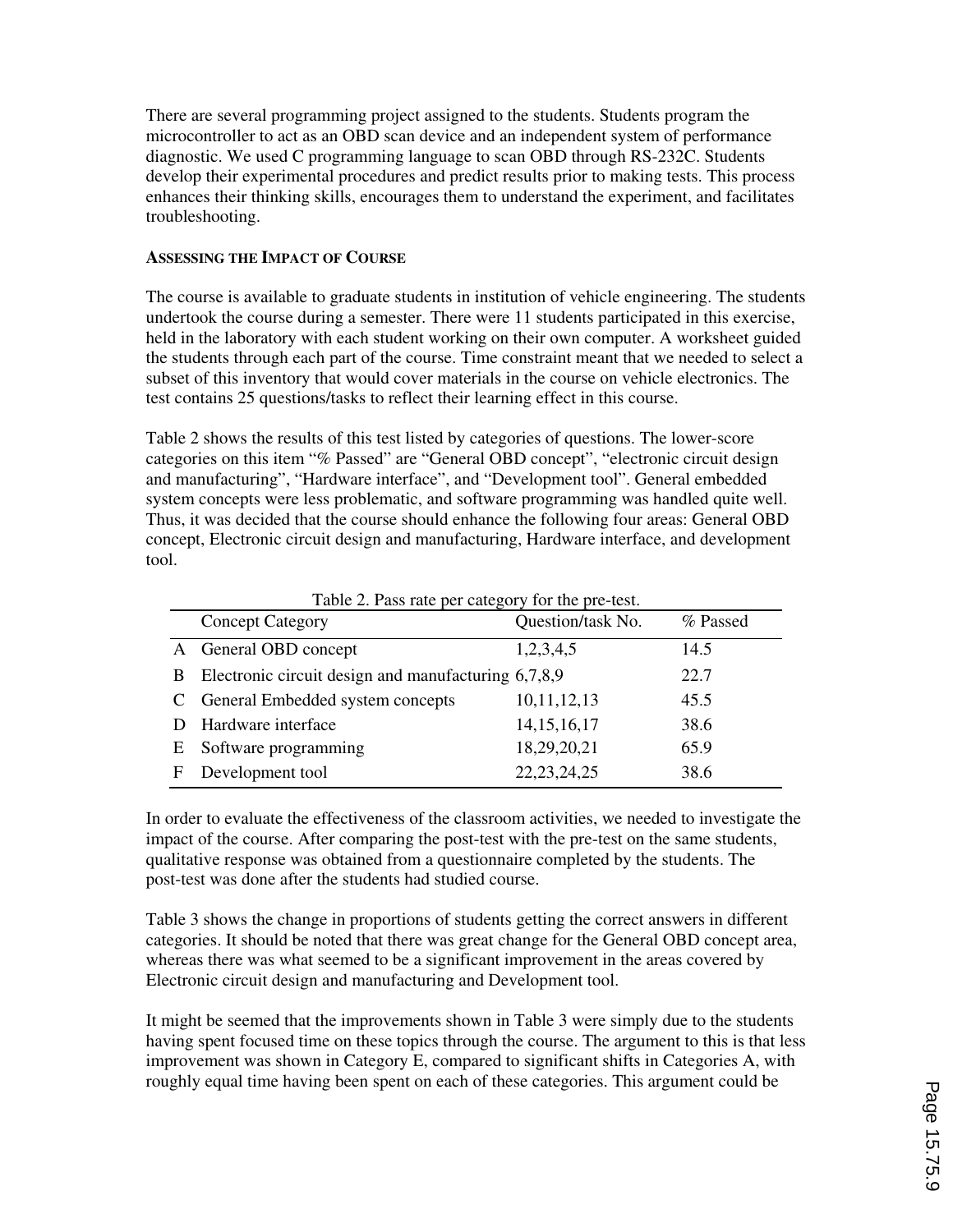due to the less understanding of OBD compared to the having been learned the material of Software programming.

Afterward the post-test students also completed the questionnaire about their experience of the learning. From Table 3 we see that catalog A was negligible compared to catalog C and E. Students' comments show that the software programming is difficulty to learn very well.

| Table 3. Comparison of results per category. |                                                |                                     |          |           |       |  |
|----------------------------------------------|------------------------------------------------|-------------------------------------|----------|-----------|-------|--|
|                                              | <b>Concept Category</b>                        | Question /task % of students Passed |          |           |       |  |
|                                              |                                                | No.                                 | Pre-test | Post-test | Shift |  |
| A                                            | General OBD concept                            | 1,2,3,4,5                           | 14.5     | 78.2      | 63.6  |  |
| B                                            | Electronic circuit design and<br>manufacturing | 6,7,8,9                             | 22.7     | 59.1      | 36.4  |  |
| C                                            | General Embedded system<br>concepts            | 10, 11, 12, 13                      | 45.5     | 68.2      | 22.7  |  |
|                                              | Hardware interface                             | 14, 15, 16, 17                      | 38.6     | 68.2      | 29.5  |  |
| Ε                                            | Software programming                           | 18,29,20,21                         | 56.8     | 70.5      | 13.6  |  |
| F                                            | Development tool                               | 22, 23, 24, 25                      | 38.6     | 70.5      | 31.8  |  |

In order to see these significant categories from Table 3, we performed a question-by-question statistical analysis for differences in proportion. Nonparametric tests were conducted to examine differences in proportion within the class due to small sample sizes. We used two-tailed tests and required to calculate the |z| value. If the value is greater than 1.96, it indicates that the two proportions are significantly different at the 5 percent level. All of the changes are significant at the 5 percent level.

When the questions on the category "General OBD concept" are examined in detail, it is clear that the students did improve significantly on any of them (see the z values in Table 4). The answers in the questions may be the students have common concepts about OBD. But they did not seem understanding of OBD in detail.

| Results (General OBD concept)              | % of students passed |           |          |
|--------------------------------------------|----------------------|-----------|----------|
|                                            | Pre-test             | Post-test | z value  |
| 1: OBD concepts                            | 54.5                 | 100.0     | $-2.937$ |
| 2: OBD-II parameter identification numbers |                      | 63.6      | $-2.937$ |
| 3: mode of operation in the OBD-II         |                      | 72.7      | $-2.934$ |
| 4: communication protocol of OBD           |                      | 72.7      | $-2.936$ |
| 5: access to OBD information               | 18.2                 | 81.8      | $-2.934$ |

Table 4. Comparison of results for 'General OBD concept' questions.

\*\* denote significance at the 0.05 level, based on two-tailed tests.

When the questions on category "General Embedded system concepts" are examined in detail, it is clear that the students improve significantly on most of them (see the z values in Table 5). Most students have in understanding of basic embedded system concept. But it seems that they do not understand enough the professional knowledge in depth.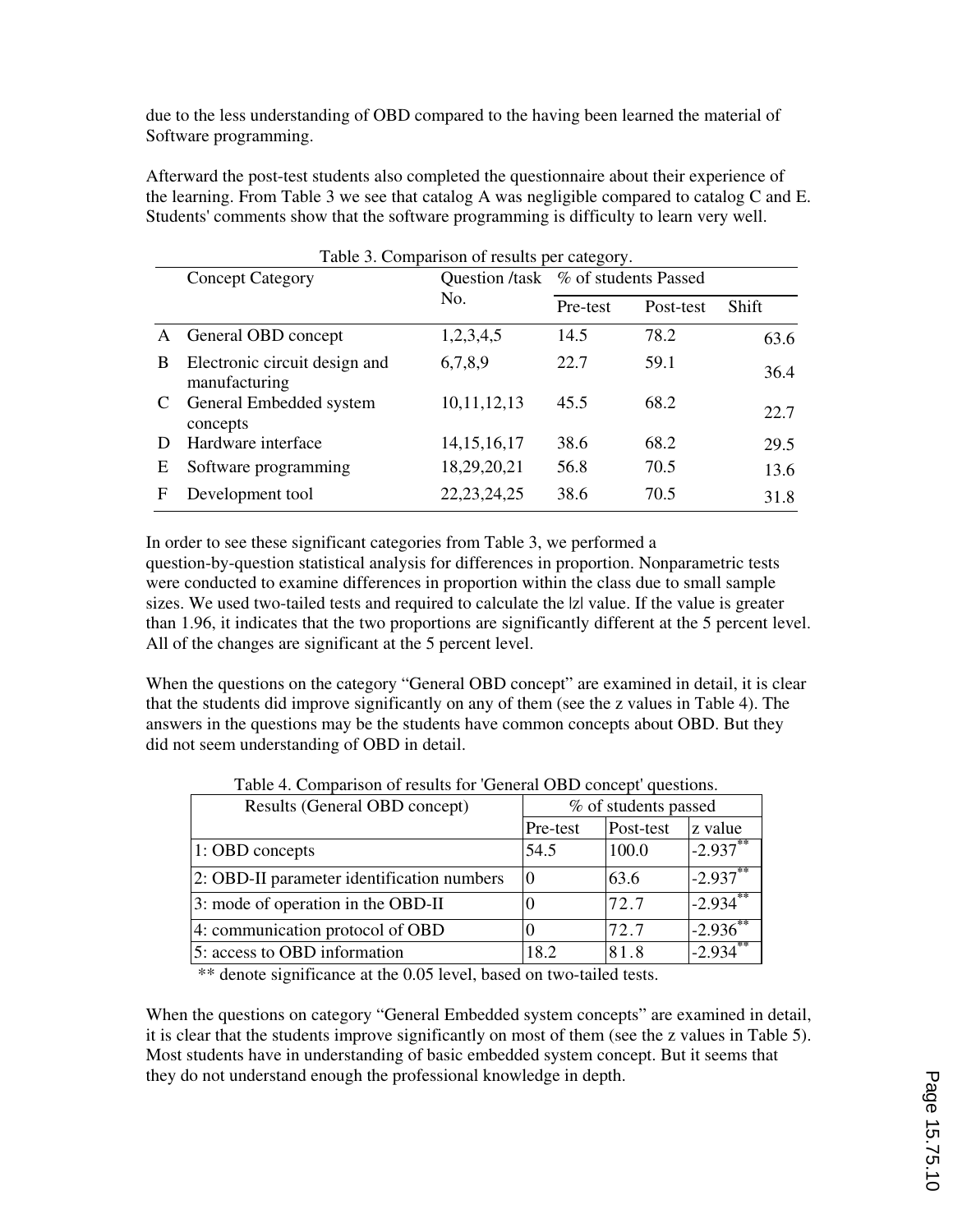| (General Embedded system<br>Results |          | % of students passed |                       |  |  |
|-------------------------------------|----------|----------------------|-----------------------|--|--|
| concepts)                           | Pre-test | Post-test            | z value               |  |  |
| 10: embedded system concepts        | 54.5     | 72.7                 | $-2.572$ **           |  |  |
| 11: embedded processor              | 54.5     | 72.7                 | $-2.943$ <sup>*</sup> |  |  |
| 12: embedded system architecture    | 54.5     | 72.7                 | $-2.938$ <sup>*</sup> |  |  |
| 13: embedded operating system       | 18.2     | 54.5                 | $-2.941$              |  |  |

Table 5. Comparison of results for 'General Embedded system concepts' questions.

\*\* denote significance at the 0.05 level, based on two-tailed tests.

When the questions on the category "Software programming" are examined in detail, it is clear that the students did not improve significantly on interrupt routine (see the z values in Table 6). Although most students have understood software programming, they did not enough understand programming of interrupt routine. An interrupt is an asynchronous signal indicating the need for attention or a synchronous event in software indicating the need for a change in execution. An interrupt causes the processor to save its state of execution and begin execution of an interrupt handler. An interrupt handler is used for servicing hardware devices. It is difficulty understanding and programming.

| (Software programming)<br>Results | % of students passed |           |             |
|-----------------------------------|----------------------|-----------|-------------|
|                                   | Pre-test             | Post-test | z value     |
| 18: c language                    | 72.7                 | 81.8      | $-2.854$ ** |
| 19: interrupt routine             | 45.5                 | 63.6      | $-2.937***$ |
| 20: timer routine                 | 54.5                 | 72.7      | $-2.937***$ |
| 21: communication routine         | 54.5                 | 63.6      | $-2.938$ ** |

Table 6. Comparison of results for ' Software programming' questions.

\*\* denote significance at the 0.05 level, based on two-tailed tests.

Students' comments on the course were generally very positive. The one criticism was that the learning time of electronic circuit design and manufacturing is insufficient, because it was difficult to learn very well due to the time constraints in this study. Students' comments on catalog B indicated that this one is most helpful, although some had struggled to understand how to do the task. We also had some negative comments, for example, some students said that the hands-on OBD implementations are too difficult and heavy. Moreover, some students felt frustrated for the new assignment if they could not be able to complete previous one.

Other response from the questionnaire indicated that students have a strong desire to learn this course well. They also propose some suggestions, in which each of the parts could be improved and able to be played more time and functions.

### **CONCLUSIONS**

This study applies learning theory to the development of OBD electronic device based on embedded *system* for use in teaching engineering. The particular course involved the teaching of OBD and embedded system, and based on constructivist theory we sought to investigate students' understanding of these concepts. The courses were designed using constructivist educational theory to inform the design of learning activities in order to facilitate conceptual